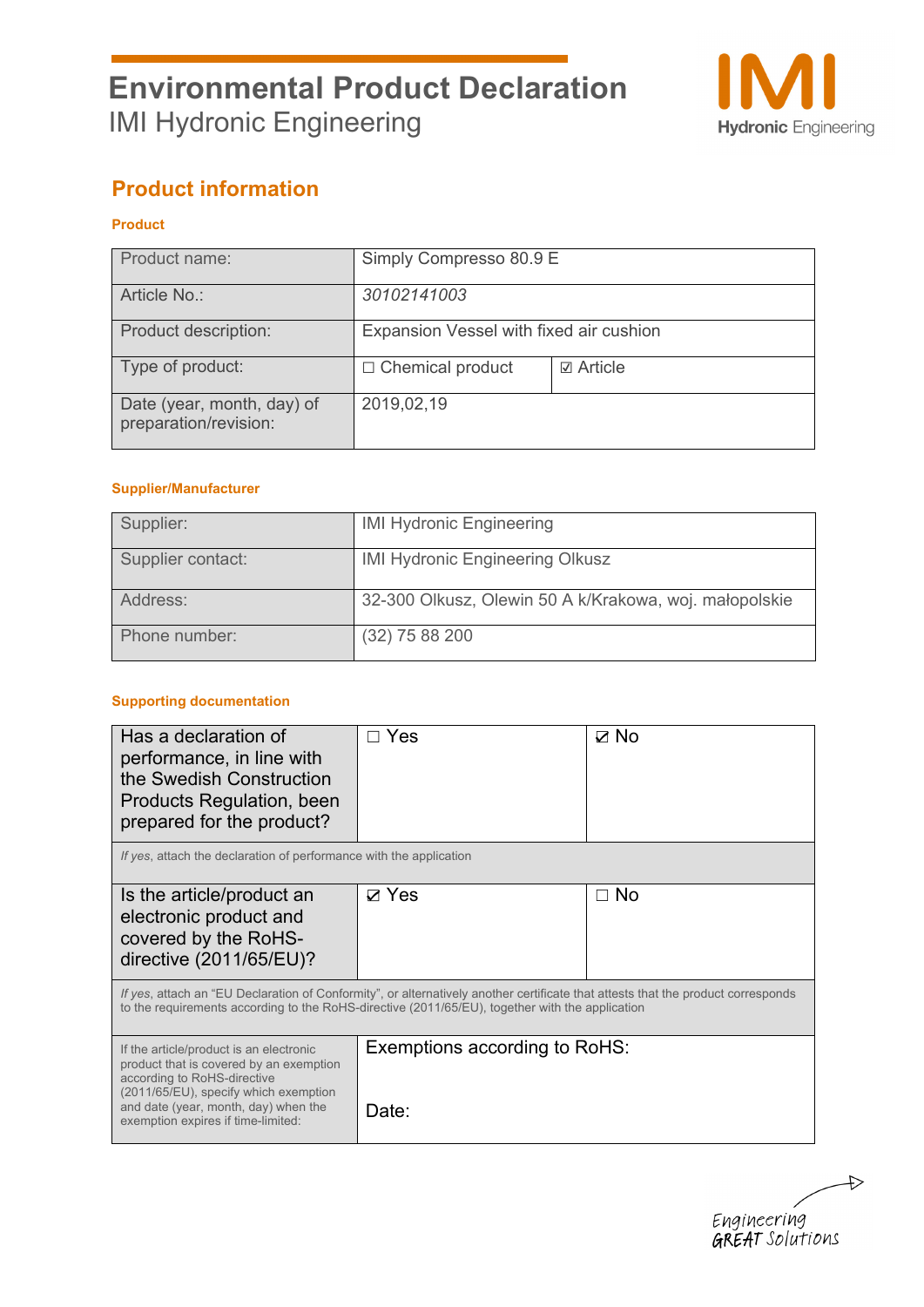

### **Declaration of contents:**

| Does the product or any of its<br>subcomponents, if it is a composite<br>product, contain substances with<br>particularly hazardous properties<br>(Substances of Very High Concern,<br>SVHC-substances), which are included<br>in the Candidate List at a concentration<br>above $0.1$ weight%? | Yes   | ⊽ No |
|-------------------------------------------------------------------------------------------------------------------------------------------------------------------------------------------------------------------------------------------------------------------------------------------------|-------|------|
| If yes, specify which substances in Table 1.                                                                                                                                                                                                                                                    |       |      |
| State the date (year, month, day) for<br>control the Candidate List.                                                                                                                                                                                                                            | Date: |      |
| The concentration is calculated at component level established on the principle "once a product, always a product" principle.<br>The Candidate List is available at: http://echa.europa.eu/sv/candidate-list-table.                                                                             |       |      |

Specify the total content of the article or the chemical product, *on delivery,* in Table 1, or alternatively attach other documentation that provides the corresponding information. For instructions, please refer to the "Declaration of contents, BVB's declaration requirements, 2016- 1", which is found at the end of this document.

Table 1, Contents of included substances and material (declaration of content in accordance with requirements)

| Component | <b>Material</b>         | Weight [%]                     |
|-----------|-------------------------|--------------------------------|
|           |                         | (of substance in subcomponent) |
| Vessel    | Steel                   | $~^{\sim}55\%$                 |
|           | <b>Butyle Rubber</b>    | $~10\%$                        |
|           | <b>Brass connectors</b> | $~15\%$                        |

| Are all substances reported in<br>percentages down to 0.01% in Table 1?<br>(enable assessment with regard to the Recommended level)                                                                                   | $\nabla$ Yes    | ⊟ No      |
|-----------------------------------------------------------------------------------------------------------------------------------------------------------------------------------------------------------------------|-----------------|-----------|
| If not, does the report fulfill the instructions for the Accepted<br>level, which is described in "Declaration of contents, BVB's<br>declaration requirements, 2016-1", which is found at the end<br>of this document | $\Box$ Yes      | $\Box$ No |
| If any deviations from BVB's reporting requirements exist,<br>specify these in the comments in Table 1, or alternatively<br>here.                                                                                     | Other comments: |           |

If the chemical composition differs after application, then the content of the applied product is given in Table 2. This applies to chemical products. If the content is unchanged, no information needs to be provided in the table.

**Table 2, Contents for applied products (full content in accordance with declaration requirements)** 

Engineering **GREAT** Solutions  $\leftrightarrow$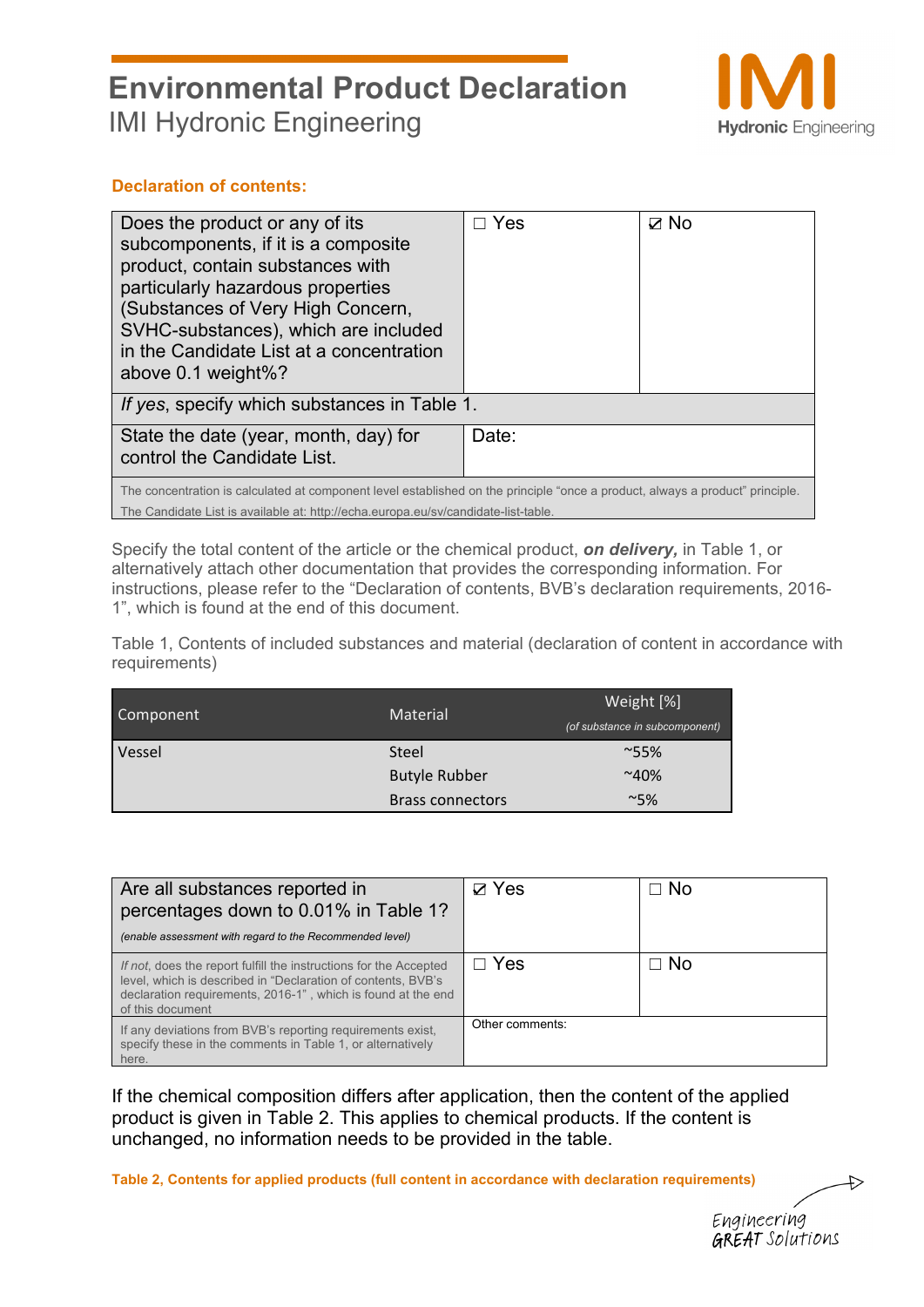

| Included substances and material                                                                                                     | <b>EG No./CAS No.</b> | Weight%<br>$\sqrt{of}$ the applied<br>product) | <b>Comments</b><br>(state any application of<br>non-harmonized<br>classifications) |
|--------------------------------------------------------------------------------------------------------------------------------------|-----------------------|------------------------------------------------|------------------------------------------------------------------------------------|
|                                                                                                                                      |                       |                                                |                                                                                    |
|                                                                                                                                      |                       |                                                |                                                                                    |
|                                                                                                                                      |                       |                                                |                                                                                    |
|                                                                                                                                      |                       |                                                |                                                                                    |
|                                                                                                                                      |                       |                                                |                                                                                    |
|                                                                                                                                      |                       |                                                |                                                                                    |
| If any deviations from BVB's reporting<br>requirements exist, specify these in the<br>comments in Table 2, or alternatively<br>here. | Other comments:       |                                                |                                                                                    |
| <b>Nanomaterial</b>                                                                                                                  |                       |                                                |                                                                                    |

Does the product contain any nanomaterial that has been purposefully added to achieve a specific function? *Information regarding whether nanomaterial has been added to achieve a specific function must be stated, but has no impact on the assessment.* ☐ Yes ☑ No

### **Recycled raw material**

| Does the product contain recycled<br>material? | $\Box$ Yes | $\boxtimes$ No |
|------------------------------------------------|------------|----------------|
| If yes, fill in Table 3.                       |            |                |

If the product consists of recycled materials specify the material and the percentages of the total weight of the product, in *Table 3, Recycled materials.*

#### **Table 3, Recycled material**

| <b>Material</b> | <b>Percentage</b><br>$(\% )$<br>of the total product's<br>weight | Percentage (%)<br>of the recycled material that<br>has not reached the consumer<br>level, such as production<br>waste, etc. (pre-consumer) | Percentage (%)<br>of the recycled material that<br>has reached the consumer<br>level (post-consumer) | <b>Comments</b> |
|-----------------|------------------------------------------------------------------|--------------------------------------------------------------------------------------------------------------------------------------------|------------------------------------------------------------------------------------------------------|-----------------|
|                 |                                                                  |                                                                                                                                            |                                                                                                      |                 |
|                 |                                                                  |                                                                                                                                            |                                                                                                      |                 |
|                 |                                                                  |                                                                                                                                            |                                                                                                      |                 |
|                 |                                                                  |                                                                                                                                            |                                                                                                      |                 |
|                 |                                                                  |                                                                                                                                            |                                                                                                      |                 |
|                 |                                                                  |                                                                                                                                            |                                                                                                      |                 |
|                 |                                                                  |                                                                                                                                            |                                                                                                      |                 |
|                 |                                                                  |                                                                                                                                            |                                                                                                      |                 |

#### **If wood raw material is included**

| Can the product be ordered with<br>sustainability certificates for the wood<br>raw material? $E_{.g.:FSC}$ and PEFC | $\Box$ Yes | ⊠ No |
|---------------------------------------------------------------------------------------------------------------------|------------|------|
| Explain if the certificate does not cover all of the wood raw material:                                             |            |      |

Engineering **GREAT** Solutions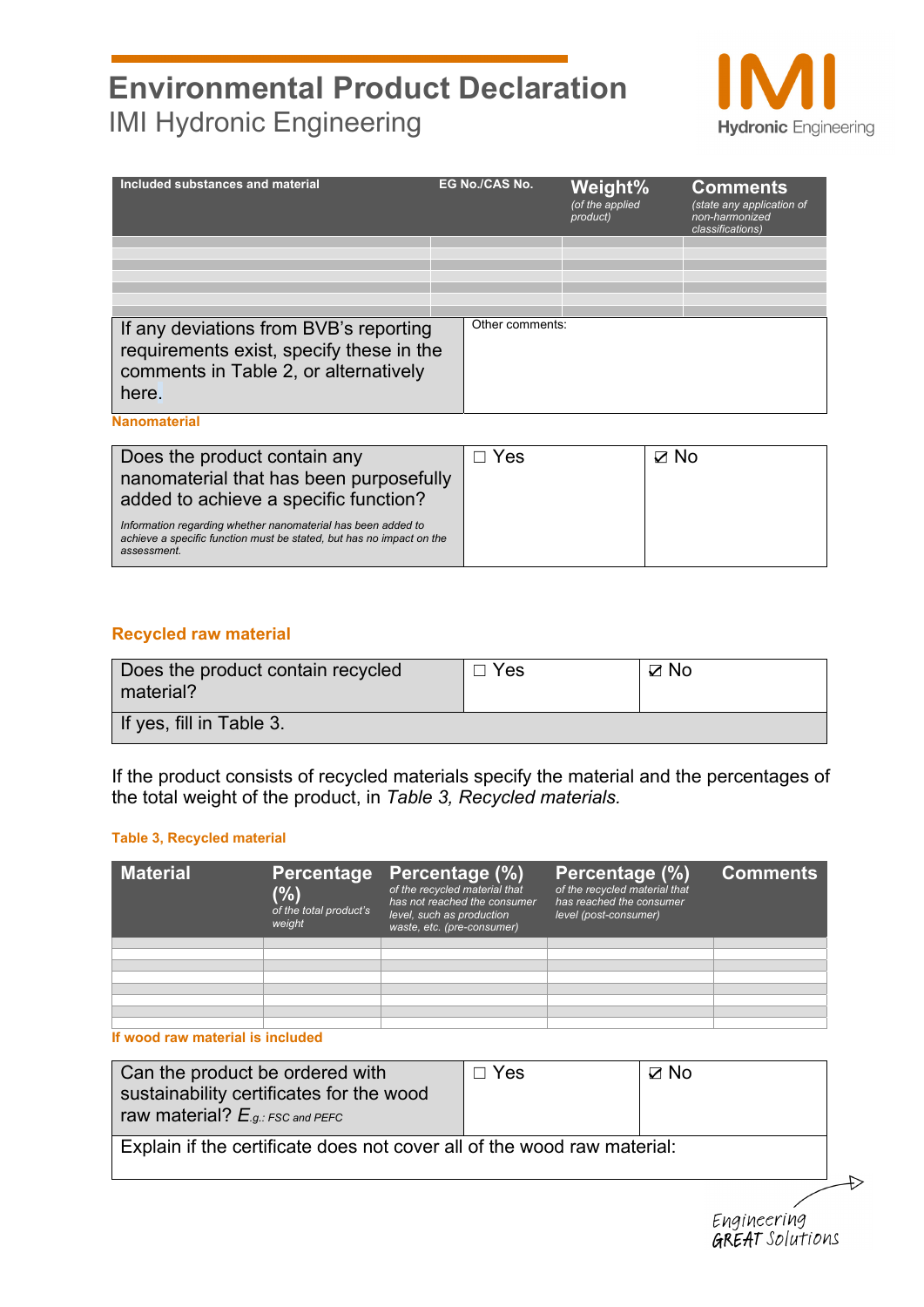

٦

| If yes, attach a certificate/assurance that the product can be ordered with a<br>sustainability certificate together with the application. |                         |  |  |
|--------------------------------------------------------------------------------------------------------------------------------------------|-------------------------|--|--|
| If no, state the country where the wood<br>raw material was harvested.                                                                     | Country of harvest:     |  |  |
| Is the wood species or origin in the<br><b>CITES appendix for endangered</b><br>species?                                                   | $\Box$ Yes<br>$\Box$ No |  |  |

### **The production phase**

 $\Gamma$ 

| Has an Environmental Product<br>Declaration (EPD) been prepared?                                                                         | $\boxtimes$ Yes | $\Box$ No |  |
|------------------------------------------------------------------------------------------------------------------------------------------|-----------------|-----------|--|
| If yes, enclose the EPD (Environmental Product Declaration) or other environmental<br>product declaration together with the application. |                 |           |  |

## **Distribution of the completed product**

| Describe the management of packaging<br>for the distribution of the product                                                     | Description of the packaging:           |
|---------------------------------------------------------------------------------------------------------------------------------|-----------------------------------------|
| State whether any system for taking back or recycling packaging or<br>any other specific return system is used.                 | Wood pallet, Cardboard box, Plastic bag |
| Specify the packaging material used and which system of producer<br>responsibility for packaging the supplier is affiliated to. |                                         |
| Enter the proportion of recycled material, if any, included in the<br>packaging.                                                |                                         |
| Other information:                                                                                                              |                                         |

### **Construction and usage phase**

| Are there any special requirements such<br>as storage conditions etc. for the<br>product during storage? | $\Box$ Yes   | $\boxtimes$ No |
|----------------------------------------------------------------------------------------------------------|--------------|----------------|
| If yes, describe:                                                                                        |              |                |
| Are there any special requirements for<br>adjacent building products because of<br>this product?         | $\Box$ Yes   | $\boxtimes$ No |
| If yes, describe:                                                                                        |              |                |
| Are there any operating/care<br>instructions for the product?                                            | $\nabla$ Yes | $\Box$ No      |
|                                                                                                          |              |                |

Engineering<br>**GREAT** Solutions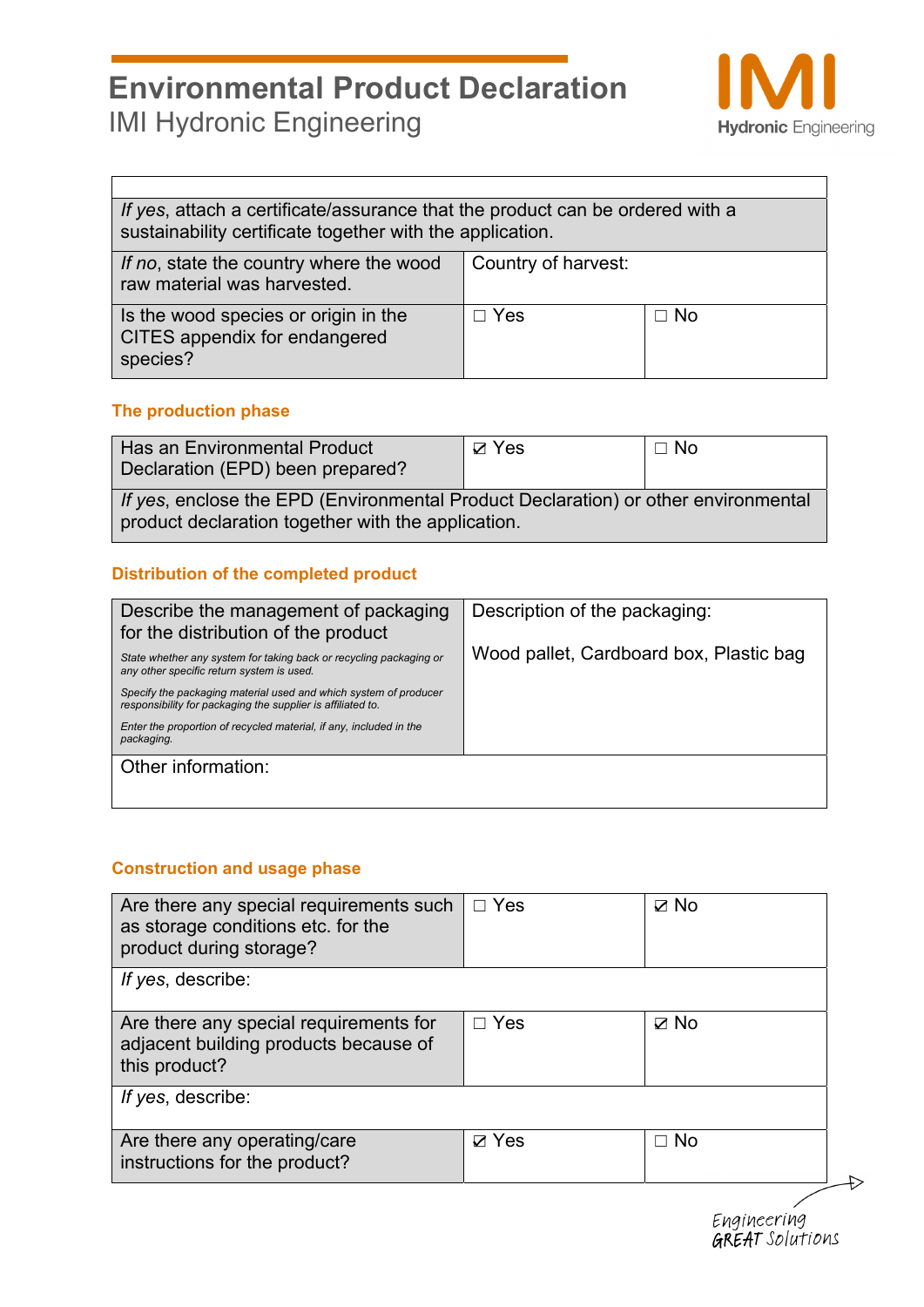

| If yes, attach the documentation with the application.                                               |            |           |                             |
|------------------------------------------------------------------------------------------------------|------------|-----------|-----------------------------|
| Is the product energy labelled in<br>accordance with the Energy Labelling<br>Directive (2010/30/EU)? | $\Box$ Yes | $\Box$ No | $\boxtimes$ Not<br>relevant |
| If yes, state class (G to A, A+, A++,<br>$A+++$ ):                                                   | Class:     |           |                             |

#### **Waste management**

| Does the product require special measures to<br>protect health and the environment in<br>conjunction with demolition/dismantling?                                                        | $\Box$ Yes    | $\boxtimes$ No |
|------------------------------------------------------------------------------------------------------------------------------------------------------------------------------------------|---------------|----------------|
| If yes, describe:                                                                                                                                                                        |               |                |
| Is the product covered by the WEEE-directive<br>2012/19/EU (Swedish ordinance (2014:1075) on<br>Producer Responsibility for electrical and<br>electronic products when it becomes waste? | $\Box$ Yes    | $\nabla$ No    |
| Is it possible to re-use all or parts of the product?<br>(can the product be reused within the product's<br>expected lifetime)?                                                          | $\Box$ Yes    | $\Box$ No      |
| If yes, describe:                                                                                                                                                                        |               |                |
| Is material recycling possible for all or parts of<br>the product when it becomes waste?                                                                                                 | $\Box$ Yes    | $\nabla$ No    |
| If yes, describe:                                                                                                                                                                        |               |                |
| Is energy recycling possible for all or parts of the<br>product when it becomes waste?                                                                                                   | $\square$ Yes | $\boxtimes$ No |
| Does the supplier have any restrictions and<br>recommendations for reuse, material- or energy<br>recycling or disposal?                                                                  | $\square$ Yes | $\boxtimes$ No |
| If yes, specify which:                                                                                                                                                                   |               |                |
| When the supplied product becomes waste, is it<br>classified as hazardous waste?                                                                                                         | $\square$ Yes | $\boxtimes$ No |
| If yes, specify the waste code:                                                                                                                                                          | Waste code:   |                |

 $\Rightarrow$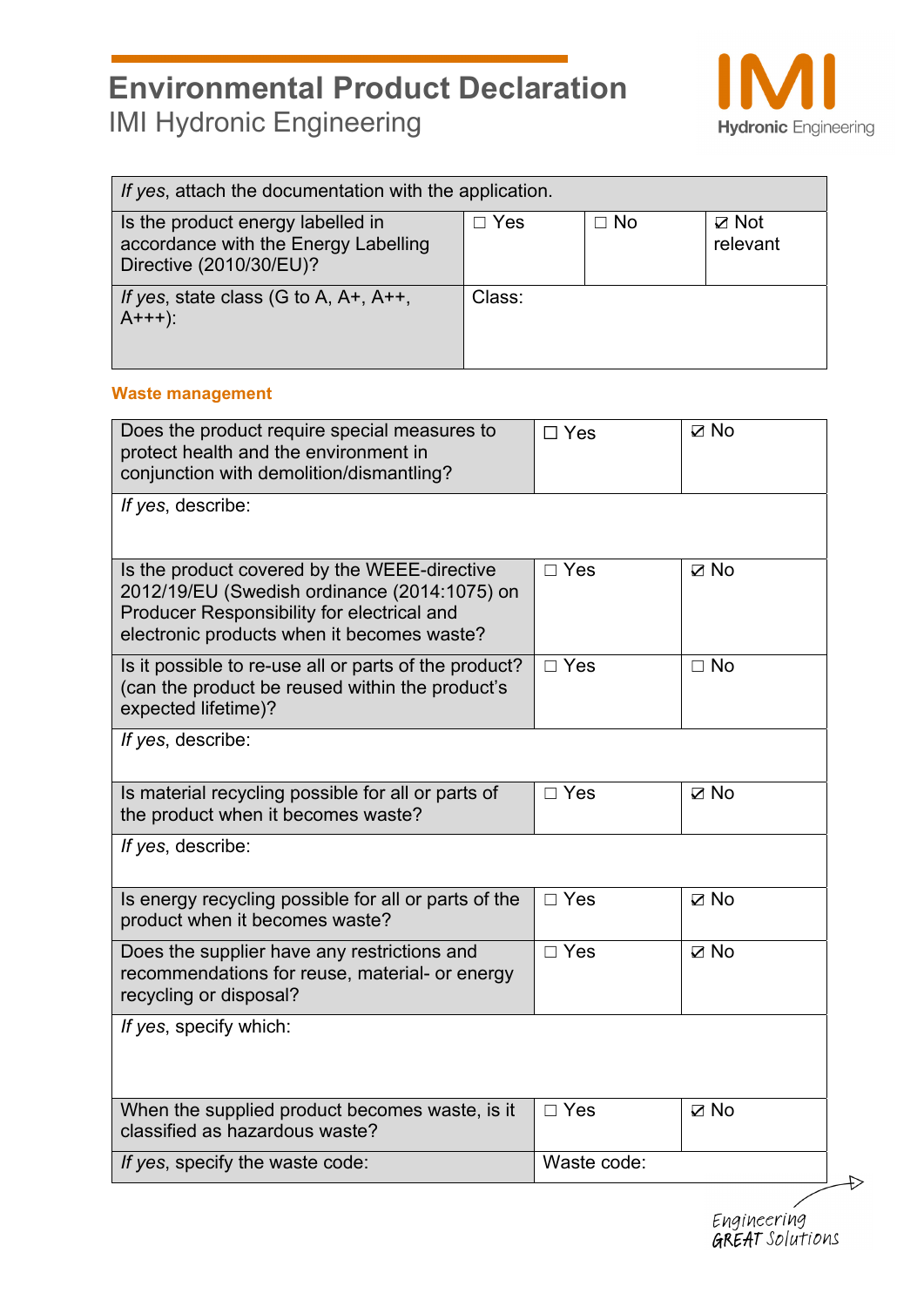

The Swedish waste ordinance (2011:927) *https://www.notisum.se/rnp/sls/lag/20110927.htm*

### **Indoor environment**

| Has the product a critical moisture<br>condition:<br>Information regarding whether critical moisture conditions leading to<br>microbial growth apply for the material/product should be stated, but<br>will not impact the assessment. | Yes         | $\nabla$ No |
|----------------------------------------------------------------------------------------------------------------------------------------------------------------------------------------------------------------------------------------|-------------|-------------|
| If yes, specify which:                                                                                                                                                                                                                 |             |             |
| Is the product intended for use indoors?                                                                                                                                                                                               | $\Box$ Yes  | No<br>П.    |
| If yes, has emission data been produced<br>for volatile organic compounds?                                                                                                                                                             | $\Box$ Yes  | $\Box$ No   |
| If yes, attach the report/certificate together with the application.                                                                                                                                                                   |             |             |
| If no, is there any motivation for why<br>emission data for volatile organic<br>compounds is not relevant for the<br>product?                                                                                                          | Motivation: |             |
| Is the product a chemical product<br>intended for indoor use?                                                                                                                                                                          | $\Box$ Yes  | $\nabla$ No |
| If yes, has emission data been produced<br>for volatile organic compounds?                                                                                                                                                             | $\Box$ Yes  | $\Box$ No   |
| If yes, attach the report/certificate together with the application.                                                                                                                                                                   |             |             |
| If no, is there any motivation for why<br>emission data for volatile organic<br>compounds is not relevant for the<br>product?                                                                                                          | Motivation: |             |

# **Certificate of substance content and concentrations version. 4.0**

*This certificate is required for the Recommended assessment level for chemical contents. This page should be printed to be signed and uploaded separately in PDFformat in connection with the application.* 

#### **Certificate of declaration of substance content**

For the products specified below, with their stated article numbers, the following is certified:

*Choose whether to certify alternative A or B.* 

It is hereby certified that concentrations of the included substances **down to 0.01 weight%** have been reported, and that cadmium and mercury do not occur in the product.

Engineering **GREAT** Solutions

 $\leftrightarrow$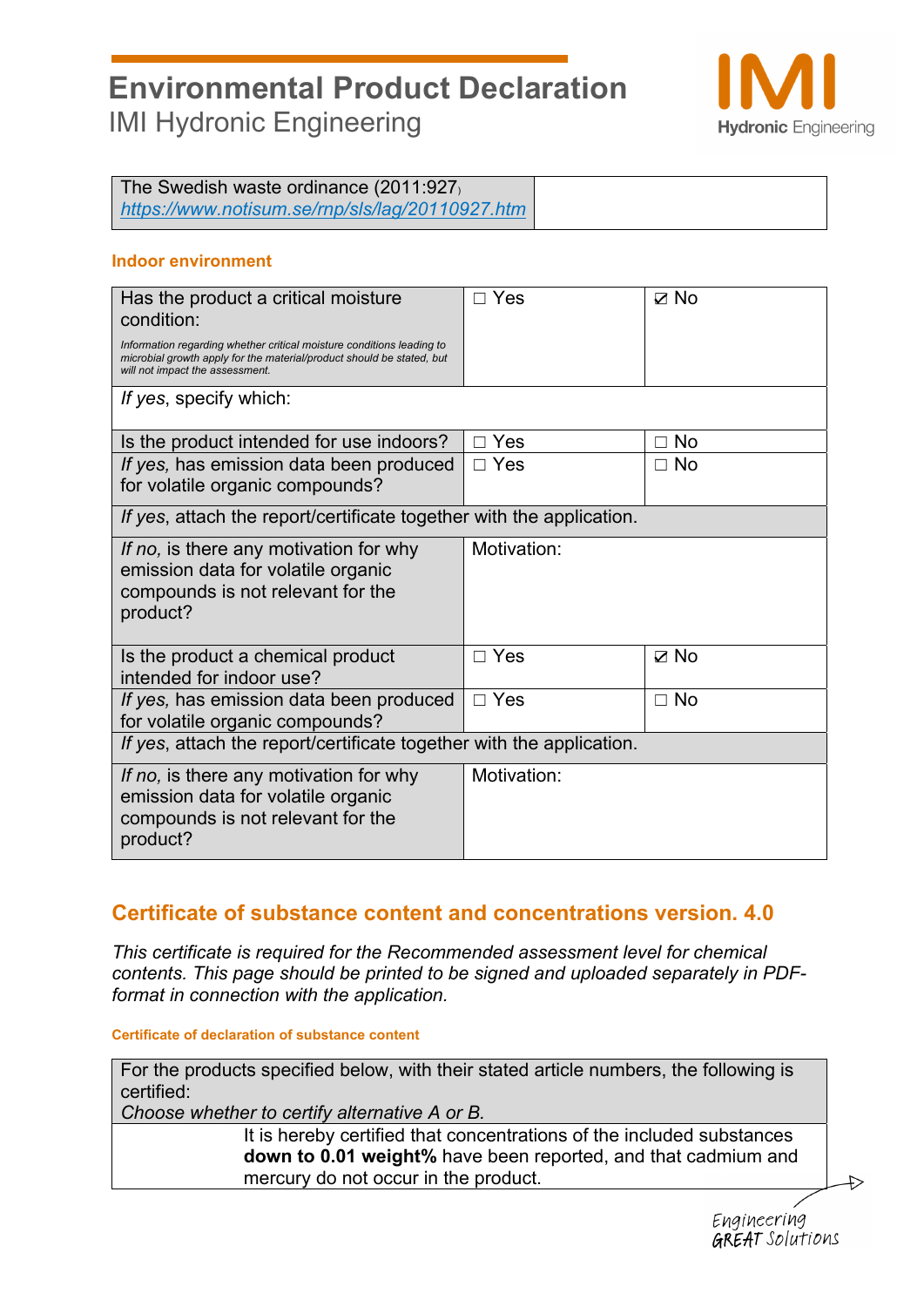

| $\overline{A}$ $\overline{C}$ | or:                                                                                                                                                                                                                                                                                                                                      |
|-------------------------------|------------------------------------------------------------------------------------------------------------------------------------------------------------------------------------------------------------------------------------------------------------------------------------------------------------------------------------------|
|                               | The substances included are reported in line with the instructions for<br>the Declaration of Contents, BVB's reporting requirements 2016-1,<br>and correspond to the reporting requirements for the Recommended<br>level.                                                                                                                |
| в<br>$\Box$                   | It is hereby certified that concentrations of the included substances<br>down to 0.1 weight% have been reported, and that cadmium and<br>mercury do not occur in the product.                                                                                                                                                            |
|                               | or:                                                                                                                                                                                                                                                                                                                                      |
|                               | The substances included are reported in line with the instructions for<br>the Declaration of Contents, BVB's reporting requirements 2016-1,<br>and correspond to the reporting requirements for the Accepted level.                                                                                                                      |
| certified:                    | For the products specified below, with their stated article numbers, the following is<br>Choose whether to certify alternative C or D.                                                                                                                                                                                                   |
| C.                            | It is hereby certified that the specified product/s do not contain<br>specifically indicated substances and groups of substances in<br>accordance with Table 4, Specifically indicated substances. These<br>have not been added during production and have not been formed<br>through reactions between the substances in the product.   |
| $D$ $\Box$                    | Unfortunately, we have to notify that the specified products contain<br>specifically indicated substances in accordance with Table 4,<br>Specifically indicated substances. Some of these substances have<br>been added or been formed during reaction between the substances<br>in the product, please see the Declaration of Contents. |

**Table 4, Specifically indicated substances** 

**Substance group/Substance Examples of properties** 

 $\Rightarrow$ Engineering<br>GREAT Solutions